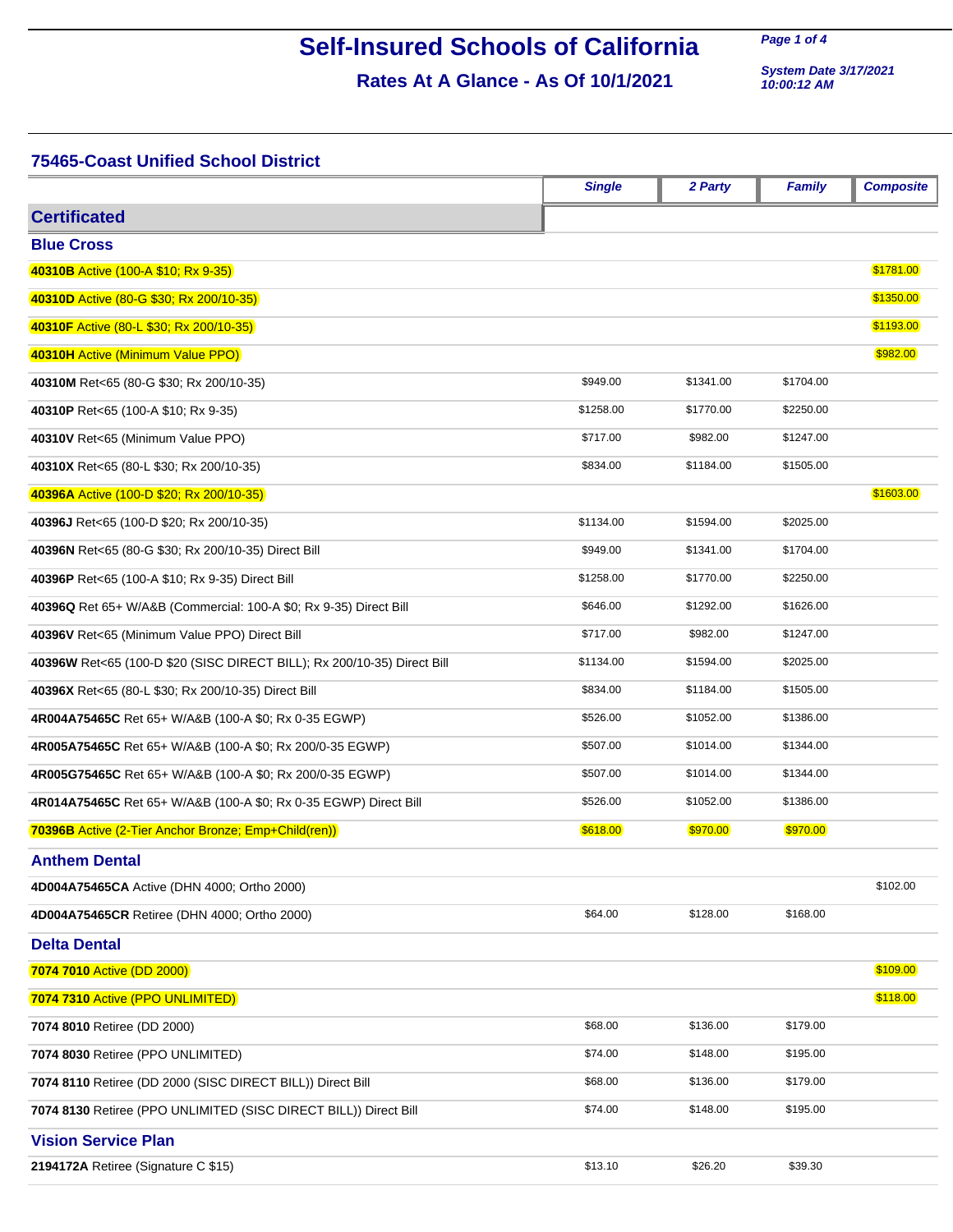**Rates At A Glance - As Of 10/1/2021**

**System Date 3/17/2021 10:00:12 AM**

**Page 2 of 4**

| <b>75465-Coast Unified School District</b>                       |               |           |               |                  |
|------------------------------------------------------------------|---------------|-----------|---------------|------------------|
|                                                                  | <b>Single</b> | 2 Party   | <b>Family</b> | <b>Composite</b> |
| <b>Certificated</b>                                              |               |           |               |                  |
| <b>Vision Service Plan</b>                                       |               |           |               |                  |
| 2194175A Active (Signature C \$15)                               |               |           |               | \$23.30          |
| 2606702A Retiree (Signature C \$15) Direct Bill                  | \$13.10       | \$26.20   | \$39.30       |                  |
| <b>Classified</b>                                                |               |           |               |                  |
| <b>Blue Cross</b>                                                |               |           |               |                  |
| 40310C Active (90-A \$20; Rx 200/10-35)                          | \$761.00      | \$1489.00 | \$2092.00     |                  |
| 40310E Active (90-C \$20; Rx 9-35)                               | \$752.00      | \$1465.00 | \$2055.00     |                  |
| 40310G Active (80-E \$20; Rx 200/10-35)                          | \$692.00      | \$1353.00 | \$1897.00     |                  |
| 40310J Active (Minimum Value PPO)                                | \$457.00      | \$913.00  | \$1302.00     |                  |
| 40310K Ret<65 (90-C \$20; Rx 9-35)                               | \$752.00      | \$1465.00 | \$2055.00     |                  |
| 40310T Ret<65 (90-A \$20; Rx 200/10-35)                          | \$761.00      | \$1489.00 | \$2092.00     |                  |
| 40310U Ret<65 (80-E \$20; Rx 200/10-35)                          | \$692.00      | \$1353.00 | \$1897.00     |                  |
| 40396B Active (80-G \$30; Rx 200/10-35)                          | \$647.00      | \$1261.00 | \$1767.00     |                  |
| 40396H Ret<65 (80-E \$20; Rx 200/10-35) Direct Bill              | \$692.00      | \$1353.00 | \$1897.00     |                  |
| 40396K Ret<65 (90-C \$20; Rx 9-35) Direct Bill                   | \$752.00      | \$1465.00 | \$2055.00     |                  |
| 40396M Ret<65 (80-G \$30; Rx 200/10-35)                          | \$647.00      | \$1261.00 | \$1767.00     |                  |
| 40396S Ret<65 (90-A \$20; Rx 200/10-35) Direct Bill              | \$761.00      | \$1489.00 | \$2092.00     |                  |
| 4R004A75465L Ret 65+ W/A&B (100-A \$0; Rx 0-35 EGWP)             | \$526.00      | \$1052.00 | \$1386.00     |                  |
| 4R005A75465L Ret 65+ W/A&B (100-A \$0; Rx 200/0-35 EGWP)         | \$507.00      | \$1014.00 | \$1344.00     |                  |
| 4R005G75465L Ret 65+ W/A&B (100-A \$0; Rx 200/0-35 EGWP)         | \$507.00      | \$1014.00 | \$1344.00     |                  |
| 4R014A75465L Ret 65+ W/A&B (100-A \$0; Rx 0-35 EGWP) Direct Bill | \$526.00      | \$1052.00 | \$1386.00     |                  |
| 70310B Active (2-Tier Anchor Bronze; Emp+Child(ren))             | \$457.00      | \$904.00  | \$904.00      |                  |
| <b>Anthem Dental</b>                                             |               |           |               |                  |
| 4D004A75465LA Active (DHN 4000; Ortho 2000)                      | \$51.00       | \$105.00  | \$145.00      |                  |
| 4D004A75465LR Retiree (DHN 4000; Ortho 2000)                     | \$64.00       | \$128.00  | \$168.00      |                  |
| <b>Delta Dental</b>                                              |               |           |               |                  |
| <b>7074 7110 Active (DD 1000)</b>                                | \$40.00       | \$82.00   | \$114.00      |                  |
| <b>7074 7210 Active (PPO 1500)</b>                               | \$46.00       | \$95.00   | \$131.00      |                  |
| 7074 7410 Retiree (DD 1000)                                      | \$50.00       | \$100.00  | \$132.00      |                  |
| 7074 7610 Retiree (PPO 1500)                                     | \$57.00       | \$114.00  | \$150.00      |                  |
| 7074 8210 Retiree (PPO 1500 (SISC DIRECT BILL)) Direct Bill      | \$57.00       | \$114.00  | \$150.00      |                  |
| 7074 8310 Retiree (DD 1000 (SISC DIRECT BILL)) Direct Bill       | \$50.00       | \$100.00  | \$132.00      |                  |
| <b>Vision Service Plan</b>                                       |               |           |               |                  |
| 2194167A Active (Signature A \$15)                               | \$7.00        | \$14.00   | \$21.00       |                  |
| 2194168A Retiree (Signature A \$15)                              | \$8.80        | \$17.60   | \$26.40       |                  |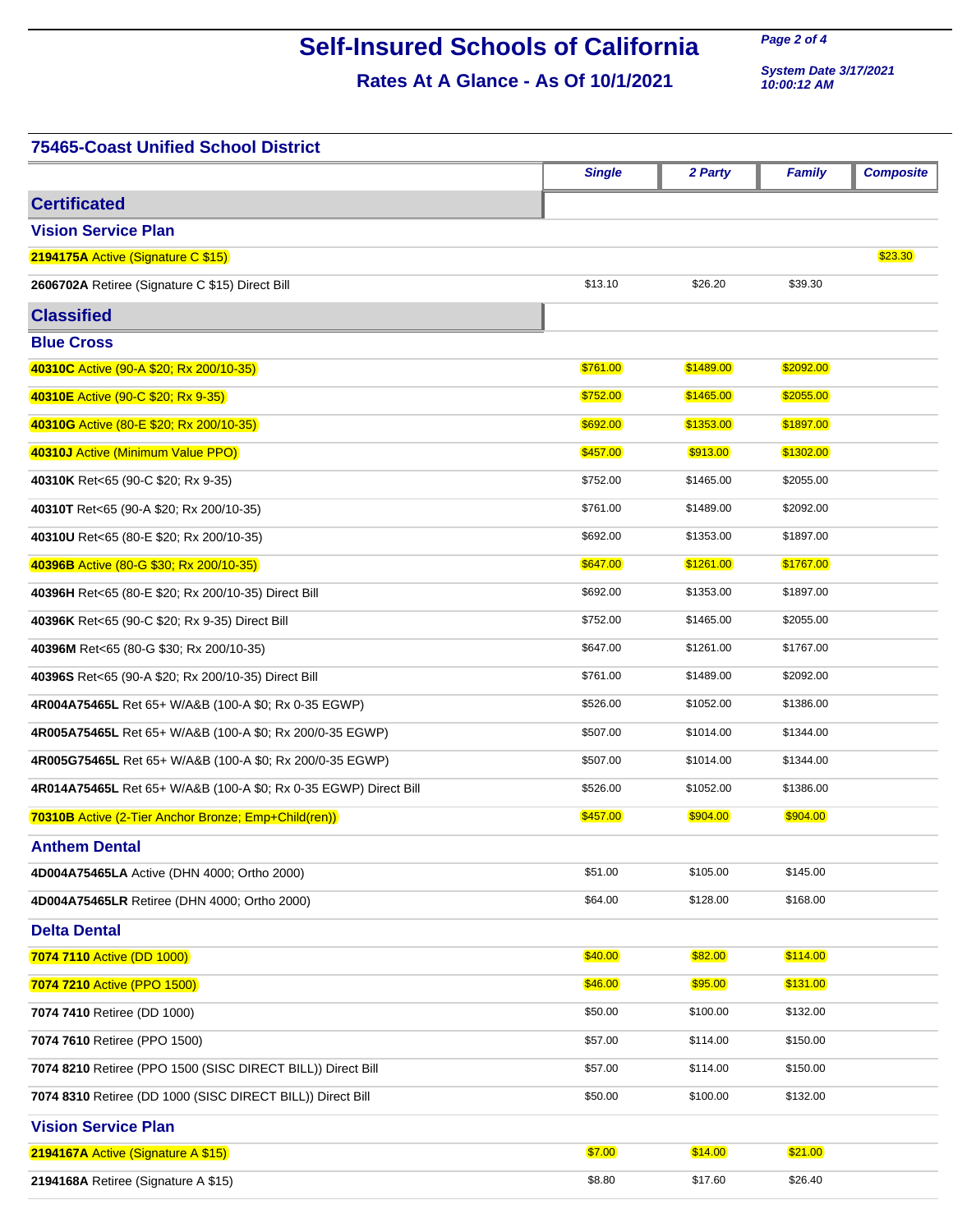**Rates At A Glance - As Of 10/1/2021**

**System Date 3/17/2021 10:00:12 AM**

| <b>75465-Coast Unified School District</b>                 |               |           |               |                  |
|------------------------------------------------------------|---------------|-----------|---------------|------------------|
|                                                            | <b>Single</b> | 2 Party   | <b>Family</b> | <b>Composite</b> |
| <b>Classified</b>                                          |               |           |               |                  |
| <b>Vision Service Plan</b>                                 |               |           |               |                  |
| 2606703A Retiree (Signature A \$15) Direct Bill            | \$8.80        | \$17.60   | \$26.40       |                  |
| <b>Confidential &amp; Management</b>                       |               |           |               |                  |
| <b>Blue Cross</b>                                          |               |           |               |                  |
| 40313A Active (90-C \$20; Rx 200/10-35)                    |               |           |               | \$1535.00        |
| 40313B Active (80-C \$20; Rx 200/10-35)                    |               |           |               | \$1492.00        |
| 40313C Active (80-G \$30; Rx 200/10-35)                    |               |           |               | \$1350.00        |
| 40313D Active (80-L \$30; Rx 200/15-50)                    |               |           |               | \$1177.00        |
| 40313E Active (Minimum Value PPO)                          |               |           |               | \$982.00         |
| 40313L Ret<65 (Minimum Value PPO)                          | \$717.00      | \$982.00  | \$1247.00     |                  |
| 40313M Ret<65 (90-C \$20; Rx 200/10-35)                    | \$1084.00     | \$1526.00 | \$1939.00     |                  |
| 40313N Ret<65 (80-C \$20; Rx 200/10-35)                    | \$1052.00     | \$1483.00 | \$1885.00     |                  |
| 40313P Ret<65 (80-G \$30; Rx 200/10-35)                    | \$949.00      | \$1341.00 | \$1704.00     |                  |
| 40313Q Ret<65 (80-L \$30; Rx 200/15-50)                    | \$825.00      | \$1168.00 | \$1485.00     |                  |
| 40313U Ret<65 (80-G \$30; Rx 200/10-35) Direct Bill        | \$949.00      | \$1341.00 | \$1704.00     |                  |
| 4R005A75465M Ret 65+ W/A&B (100-A \$0; Rx 200/0-35 EGWP)   | \$507.00      | \$1014.00 | \$1344.00     |                  |
| 4R005G75465M Ret 65+ W/A&B (100-A \$0; Rx 200/0-35 EGWP)   | \$507.00      | \$1014.00 | \$1344.00     |                  |
| 4R006G75465M Ret 65+ W/A&B (100-A \$0; Rx 200/0-50 EGWP)   | \$498.00      | \$996.00  | \$1324.00     |                  |
| <b>Anthem Dental</b>                                       |               |           |               |                  |
| 4D004A75465MA Active (DHN 4000; Ortho 2000)                |               |           |               | \$102.00         |
| 4D004A75465MR Retiree (DHN 4000; Ortho 2000)               | \$64.00       | \$128.00  | \$168.00      |                  |
| <b>Delta Dental</b>                                        |               |           |               |                  |
| <b>7074 7710 Active (DD 2000)</b>                          |               |           |               | \$109.00         |
| 7074 7810 Retiree (DD 2000)                                | \$68.00       | \$136.00  | \$179.00      |                  |
| 7074 7910 Active (PPO UNLIMITED)                           |               |           |               | \$118.00         |
| 7074 8000 Retiree (PPO UNLIMITED)                          | \$74.00       | \$148.00  | \$195.00      |                  |
| 7074 8410 Retiree (DD 2000 (SISC DIRECT BILL)) Direct Bill | \$68.00       | \$136.00  | \$179.00      |                  |
| <b>Vision Service Plan</b>                                 |               |           |               |                  |
| 2465609A Active (Signature C \$15)                         |               |           |               | \$23.30          |
| 2465610A Retiree (Signature C \$15)                        | \$13.10       | \$26.20   | \$39.30       |                  |
| 2847813A Retiree (Signature C \$15) Direct Bill            | \$13.10       | \$26.20   | \$39.30       |                  |

**Page 3 of 4**